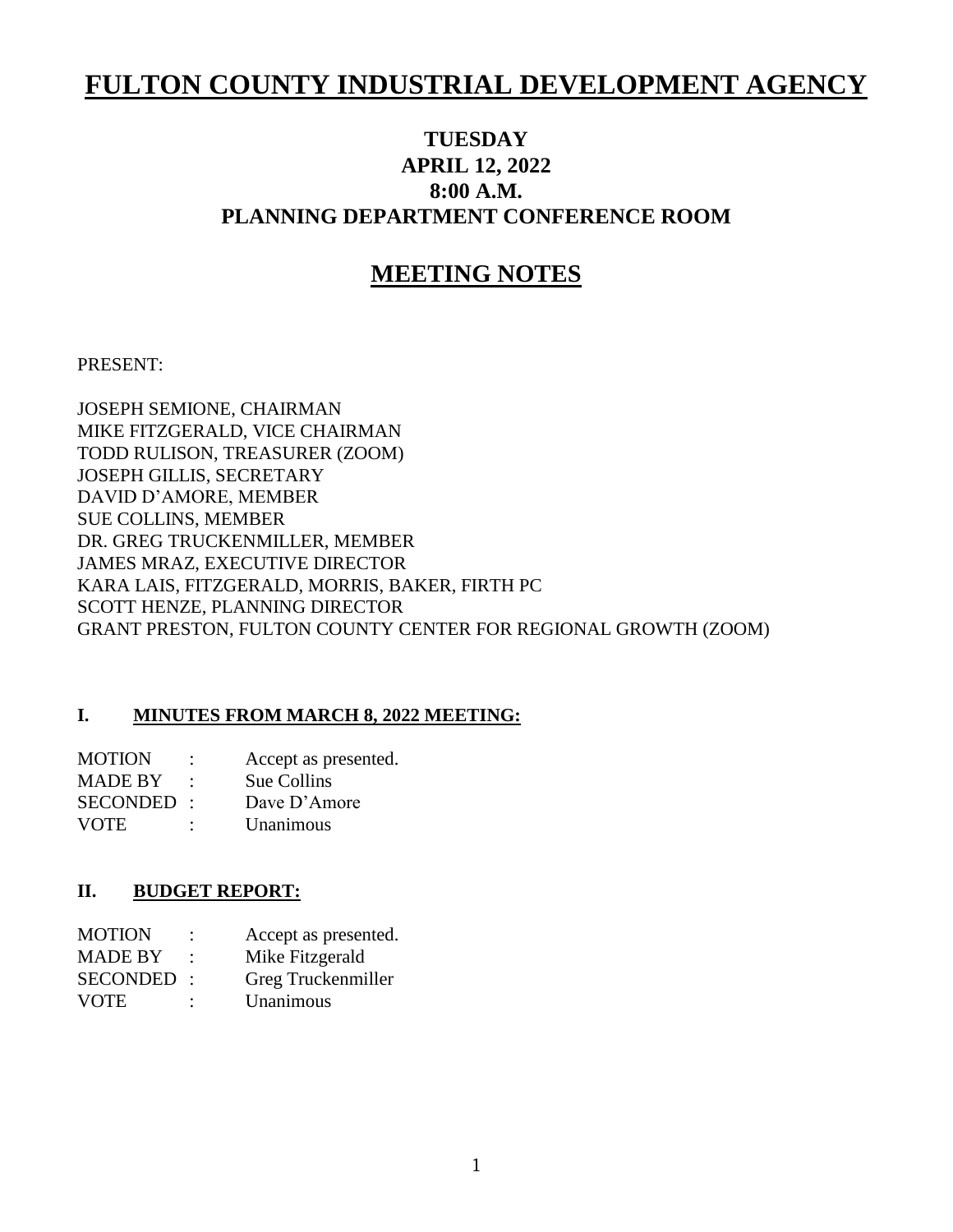### **III. COMMITTEE REPORTS:**

- A. Nominating Committee:
	- No report.
- B. Audit Committee:
	- Monthly Bank Reconciliation Report: Todd Rulison

IDA DISCUSSION: Todd Rulison approved the Monthly Bank Reconciliation Reports.

- C. Governance Committee:
	- No report.
- D. Finance Committee:
	- No report.

## **IV. FULTON COUNTY/FULTON COUNTY CENTER FOR REGIONAL GROWTH (FCCRG) REPORTS:**

- 1. Fulton County Report: Jack Wilson
- 2. FCCRG Report: (See attached.) Grant Preston

IDA DISCUSSION: Grant Preston reviewed the report that was attached to the Agenda.

## **V. OLD BUSINESS:**

### **A. Nexus Renewables Project:**

- Nexus is still negotiating a construction contract.
- Nexus is seeking bids from other contractors.

## **B. Vireo Health Project:**

- 1. Status of Construction:
	- Construction ongoing.
	- Steel frame complete.
	- Roof complete.
	- Started work on concrete panels on March 10, 2022.
- 2. PILOT/Lease:
	- Vireo Health has yet to execute the Lease/PILOT Agreements for its 324,000 SF building.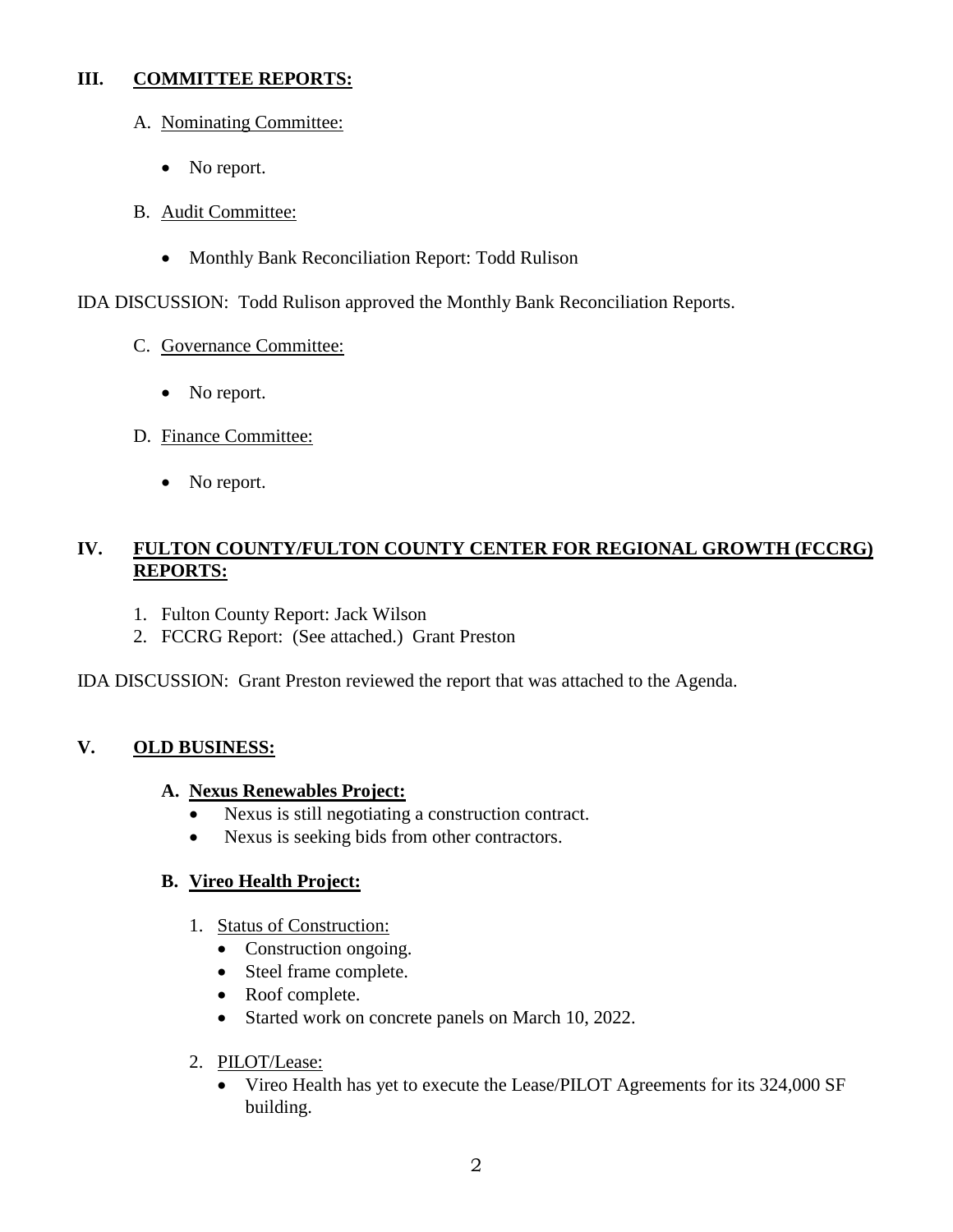IDA DISCUSSION: Mike Fitzgerald asked if Vireo Health still plans on taking a PILOT? Jim Mraz stated, "Yes." He stated he actually has a conference call set up today with Amy Rausch, Vireo's Counsel, to discuss the PILOT.

## **C. Hoffman Carwash Project:**

Construction ongoing.

## **D. Winstanley Enterprises Project:**

- 1. Tryon Technology Park Website:
	- $\triangleright$  Agreement between Winstanley and Fulton County regarding domain names has been executed.
	- $\triangleright$  Domain names have been transferred to Winstanley.
- 2. Boundary Survey:
	- $\triangleright$  Winstanley has submitted a boundary survey on the property they desire to purchase from the IDA.
	- $\triangleright$  A couple of errors were found in the survey. Winstanley had their surveyors correct the errors and resubmit.
	- $\triangleright$  Revised survey has been received.
	- $\triangleright$  Survey determined that the acreage to be transferred to Winstanley Enterprises is approximately 239 acres.
- 3. 90-Day Notice to New York State:
	- $\triangleright$  The IDA was required to send a letter to New York State advising that it was selling an asset with an appraised value over \$100,000 through a negotiated sale.
	- $\triangleright$  The letter was sent on January 12, 2022.
	- $\triangleright$  The 90-day time period ends on April 12, 2022.
	- $\triangleright$  No response has been received as of this meeting.
	- $\triangleright$  If no response is received on April 12<sup>th</sup>, the IDA can proceed with the negotiated sale of land to Winstanley Enterprises.
- 4. Presentation to Perth Planning Board:
	- $\triangleright$  Jim Mraz presented Winstanley's Concept Plan for Tryon to the March 21<sup>st</sup> Town of Perth Planning Board meeting.

IDA DISCUSSION: Jim Mraz reviewed the information on the Agenda. He asked if there were any questions. There were none.

## **E. Marketing Agreement with Cushman Wakefield:**

- In April 2020, the IDA executed a Marketing Agreement with Cushman Wakefield to market the Tryon Technology Park.
- The term of the Agreement was April 14, 2020 April 13, 2022.
- Given that the IDA has a Purchase and Sale Agreement with Winstanley Enterprises for all remaining lands at Tryon, it is recommended that the Marketing Agreement with Cushman Wakefield terminate and not be renewed.

IDA DISCUSSION: Jim Mraz reviewed the information on the Agenda. He asked the IDA Board if they agreed with not renewing the Marketing Agreement with Cushman Wakefield. All IDA members present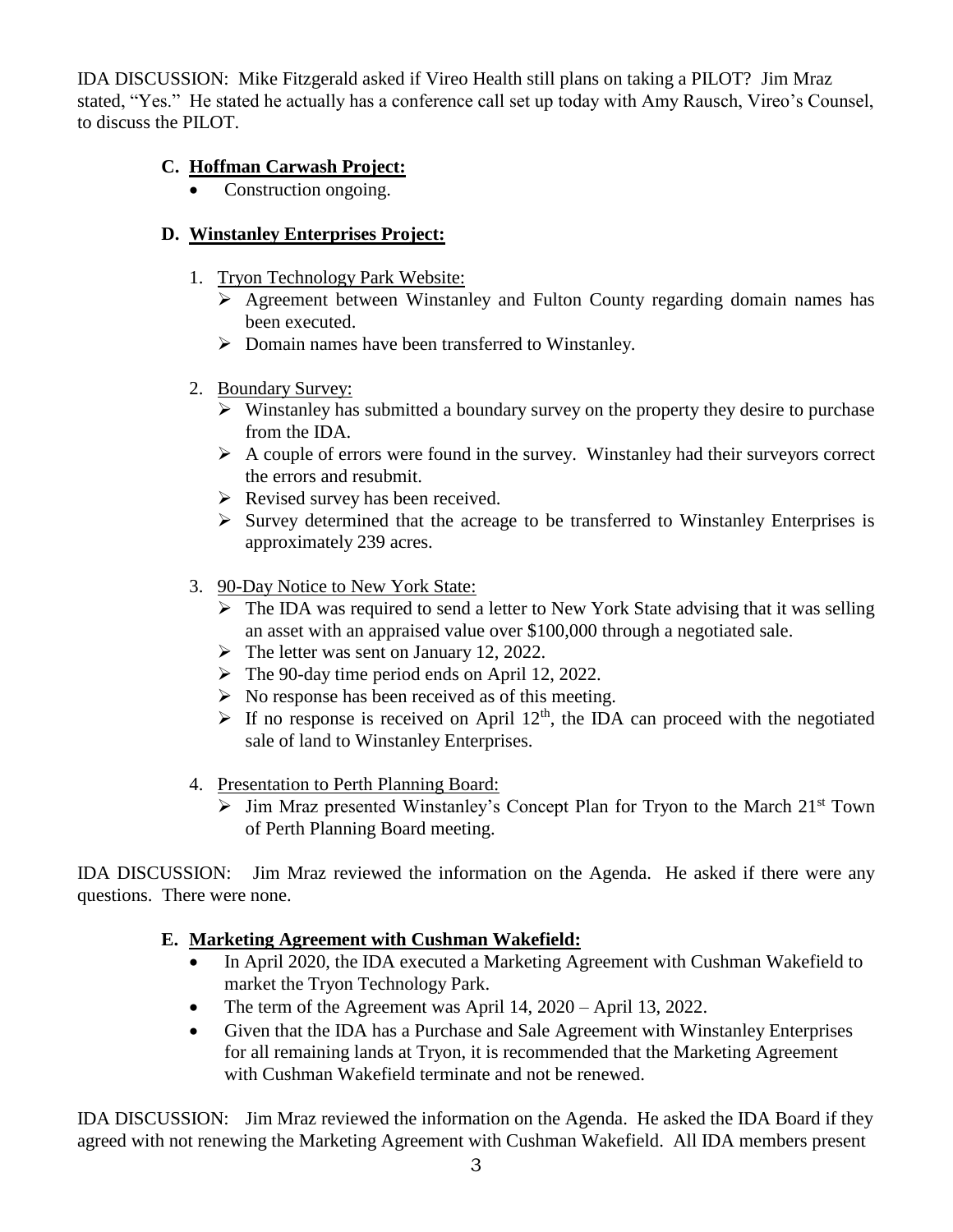agreed to not renew Cushman Wakefield's agreement. Jim Mraz asked if there were any further questions. There were none.

## **F. Fulton County Sewer District No. 4: Tryon:**

- 1. Back-up Generator at Tryon:
	- a. Bids:
		- Bids were received and opened on Tuesday, April 5, 2022 at 2:00 p.m.
		- The following bids were received:

|                           |                 | Contingency      |                  |
|---------------------------|-----------------|------------------|------------------|
| <b>Bidder</b>             | <b>Base Bid</b> | <b>Allowance</b> | <b>Total Bid</b> |
| <b>Koval Contracting</b>  | 73,200.00       | 5,000.00         | 78,200.00        |
| <b>Brunswick Electric</b> | \$86,881.00     | 5,000.00         | 91,881.00<br>S.  |
| <b>Stilsing Electric</b>  | \$89,917.00     | 5,000.00         | \$94,917.00      |
| Amaha Electrical          | \$134,650.00    | 5,000.00         | \$139,650.00     |
| Harold R. Clune           | \$190,000.00    | 5,000.00         | \$195,000.00     |

- Environmental Design Partnership has reviewed all bids received and has submitted a letter to the IDA recommending that a contract be awarded to Koval Contracting, LLC in the amount of \$78,200. (See attached.)

IDA DISCUSSION: Jim Mraz reviewed the information on the Agenda. He discussed how the Contingency Allowance would work. He stated if there is any balance left in that allowance at the end of the project, then the balance would be credited back to the IDA by Change Order.

Sue Collins expressed a concern with how low Koval Contracting's bid was. Jim Mraz stated that he asked Koval Contracting to provide a letter stating that they have reviewed their bid and are comfortable with it. He stated that letter has been filed with the IDA. He also stated that the owner of the company met with Environmental Design Partnership (EDP) and stated to EDP that he was comfortable with his bid.

Joe Semione asked what happened to the option of leasing? Jim Mraz stated EDP, prior to going out to bid, contacted several potential bidders about leasing. Everyone who was contacted stated that they would not bid a lease option. Jim Mraz stated that since Mike Fitzgerald was the one who originally raised that concept, that he e-mailed Mike with the feedback received from EDP.

Joe Semione asked what the lead time was for getting the generator. Jim Mraz said Koval Contracting estimates 6 months.

Dave D'Amore stated that the Board should be prepared for a potential price escalation during this project. He has seen other projects recently where contractors came back to the owners and requested additional funds because of price escalations that occurred for materials that needed to be purchased.

### IDA ACTION:

MOTION: To authorize the Chairman to execute a contract with Koval Contracting, LLC in the amount of \$78,200 for the Tryon Back-up Generator Project.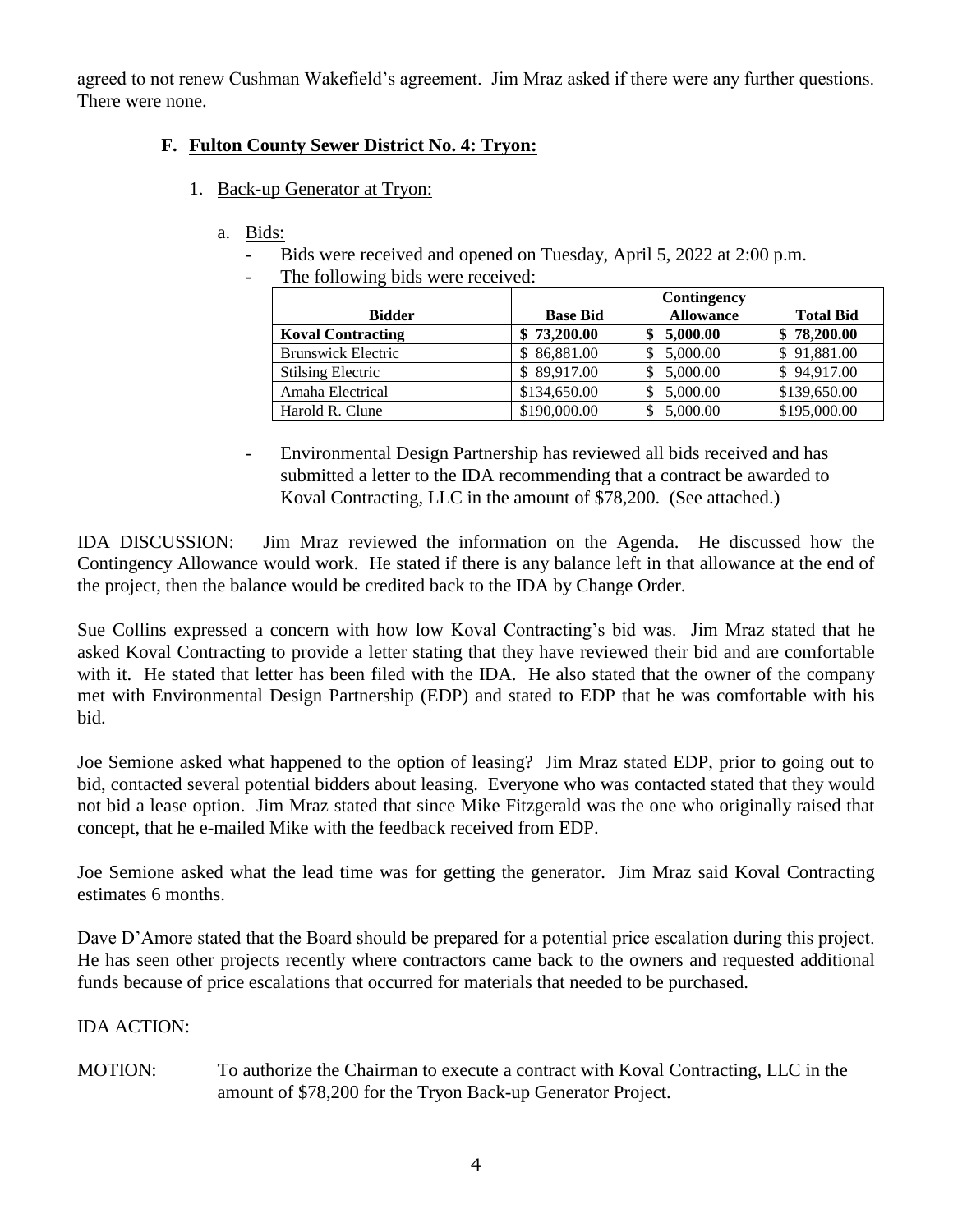| <b>MADE BY:</b>  | Greg Truckenmiller |
|------------------|--------------------|
| <b>SECONDED:</b> | Dave D'Amore       |
| VOTE:            | Unanimous          |

- b. Installation of Natural Gas Line:
	- The back-up generator to be purchased runs on natural gas.
	- As such, a gas line will need to be extended to where the generator will be located. The length of this extension is approximately 50'.
	- National Grid has advised that they must install this gas line and it's a fully chargeable expense.
	- National Grid estimates the cost to be \$5,000 \$10,000. It could be more.
	- National Grid will perform the work and invoice the IDA directly.
	- This will save the IDA from having to pay a Contractor overhead and profit markup if this cost was run through and paid by the Contractor.

IDA DISCUSSION: Jim Mraz reviewed the information on the Agenda. He asked if there were any questions. There were none.

- 2. Survey:
	- At March 8, 2022 meeting, IDA Board authorized Ferguson & Foss to complete survey work on three (3) potential parcels of land at Tryon at a cost of up to \$5,000.
	- The three (3) parcels included:
		- Two (2) parcels to be deeded to Fulton County Sewer District No. 4.
		- One (1) parcel to be deeded to Lott Holdings.
	- Lott Holdings desires to acquire a parcel of land adjacent to the former Maintenance Building it recently purchased from the IDA.
	- Lott Holdings is working with the Fulton County Soil and Water Conservation District to locate wetland boundaries and obtain input from the Army Corps of Engineers on whether they would consider swapping lands in the wetland with other lands.
	- Lott Holdings is waiting for feedback from the Army Corps before it decides how much land it want to purchase.
	- As soon as Lott Holdings receives this feedback from the Corps, they will decide how many acres they will purchase.
	- Once that is known, Ferguson  $& F$  Foss can go out and prepare a map and description of these three (3) parcels.

IDA DISCUSSION: Jim Mraz reviewed the information on the Agenda. He stated once Lott Holdings decides how much land it actually wants, he will be able to provide Ferguson & Foss with a sketch of that parcel for Ferguson & Foss to use as a basis for preparing a survey map and metes and bounds description.

- 3. Appraisal:
	- Section 2897 of the Public Authorities Act states that an IDA cannot transfer real property without an appraisal.
	- As such, an appraisal is required on the parcels proposed to be transferred to Fulton County Sewer District No. 4 and Lott Holdings.
	- The IDA has received a proposal from Mark Grant, CBRE, to prepare said appraisal. The total fee would be \$3,500 and take 6 weeks to complete.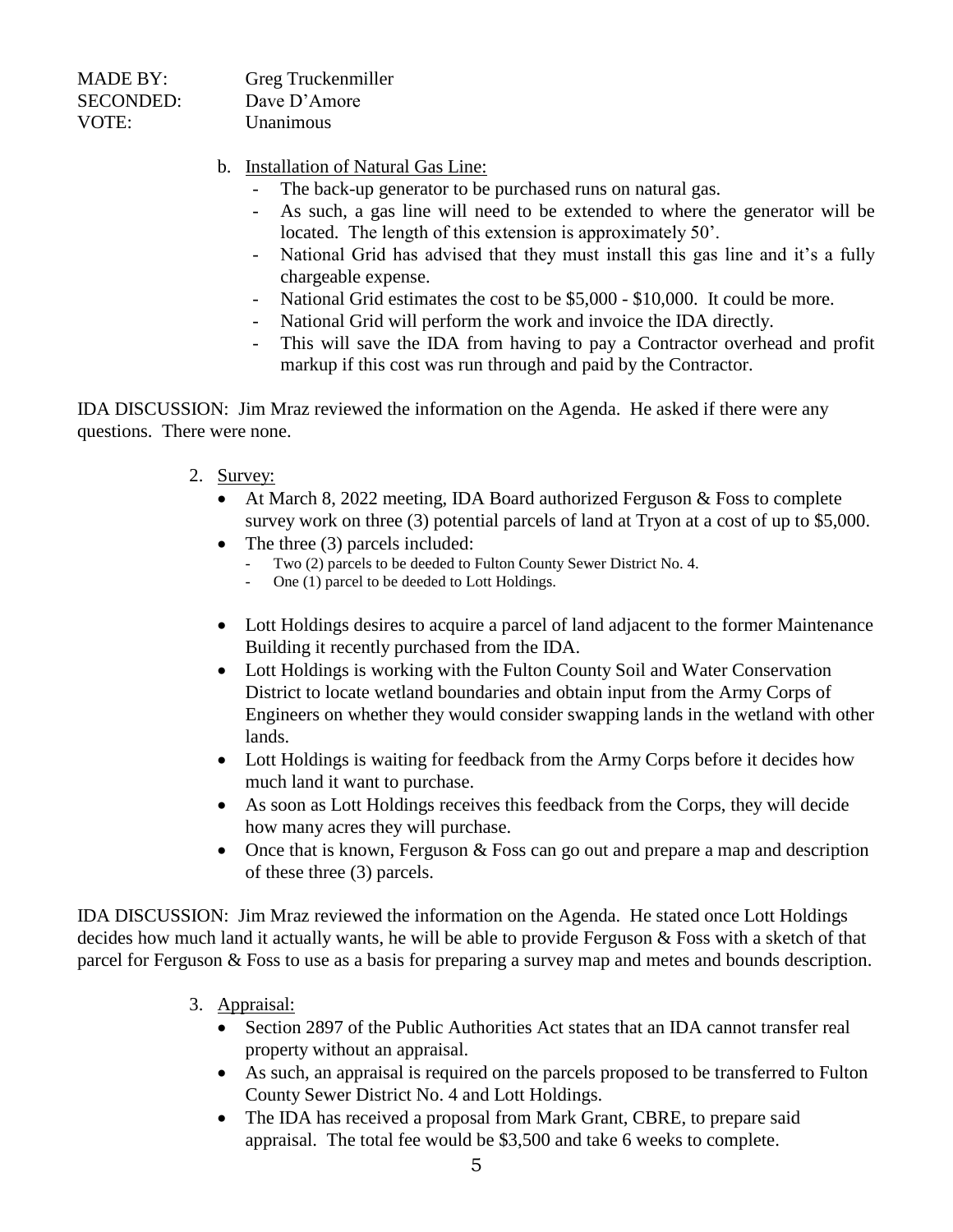The appraisal will identify a price/acre for the lands proposed to be transferred to Sewer District No. 4 and sold to Lott Holdings.

IDA DISCUSSION: Jim Mraz reviewed the information on the Agenda. He asked if there were any questions. There were none.

#### IDA ACTION:

MOTION: To authorize the Chairman to execute an Assignment Agreement with CBRE at a cost not-to-exceed \$3,500 to prepare an appraisal of the lands to be transferred to Sewer District No. 4 and Lott Holdings.

| MADE BY:         | Joe Semione      |
|------------------|------------------|
| <b>SECONDED:</b> | Joe Gillis       |
| VOTE:            | <b>Unanimous</b> |

- 4. 90-Day Notice to New York State:
	- The IDA is required to send a letter to New York State whenever it proposes to:
		- 1. Sell real property valued at over \$100,000 by negotiated sale.
		- 2. Sell personal property valued at over \$15,000 by negotiated sale.
	- The IDA will be selling to Sewer District No. 4 personal property valued at over \$15,000. The personal property involved includes the sewer pump station and back-up generator. This will require a letter being sent to New York State.
	- The appraisal will determine if the IDA will be selling real property valued at over \$100,000.
	- Once the appraisal is done, the letter will be sent.

IDA DISCUSSION: Jim Mraz reviewed the information on the Agenda. He stated that the appraisal should be done sometime towards the end of May. He stated that is when the 90-day letter will be sent. He stated this will result in the transaction with the Sewer District not being done for at least 90 days after the date of that letter which would bring it in around the end of August.

- 5. Creation of Sewer District:
	- a. Background:
		- The Board of Supervisors held the required public hearing on March 14, 2022. No one spoke at the hearing.
		- Board of Supervisors must now wait 30 calendar days before acting on order to create the District.
		- The 30-day period will end on April 14, 2022 which is 3 days past the Board's April 11, 2022 meeting.
		- As such, the order to approve creating the District will be acted on at the May 9, 2022 Board meeting.
	- b. IDA Actions Required:
		- In order to transfer ownership of the Tryon sewer infrastructure to the Sewer District, the IDA Board needs to take two (2) actions: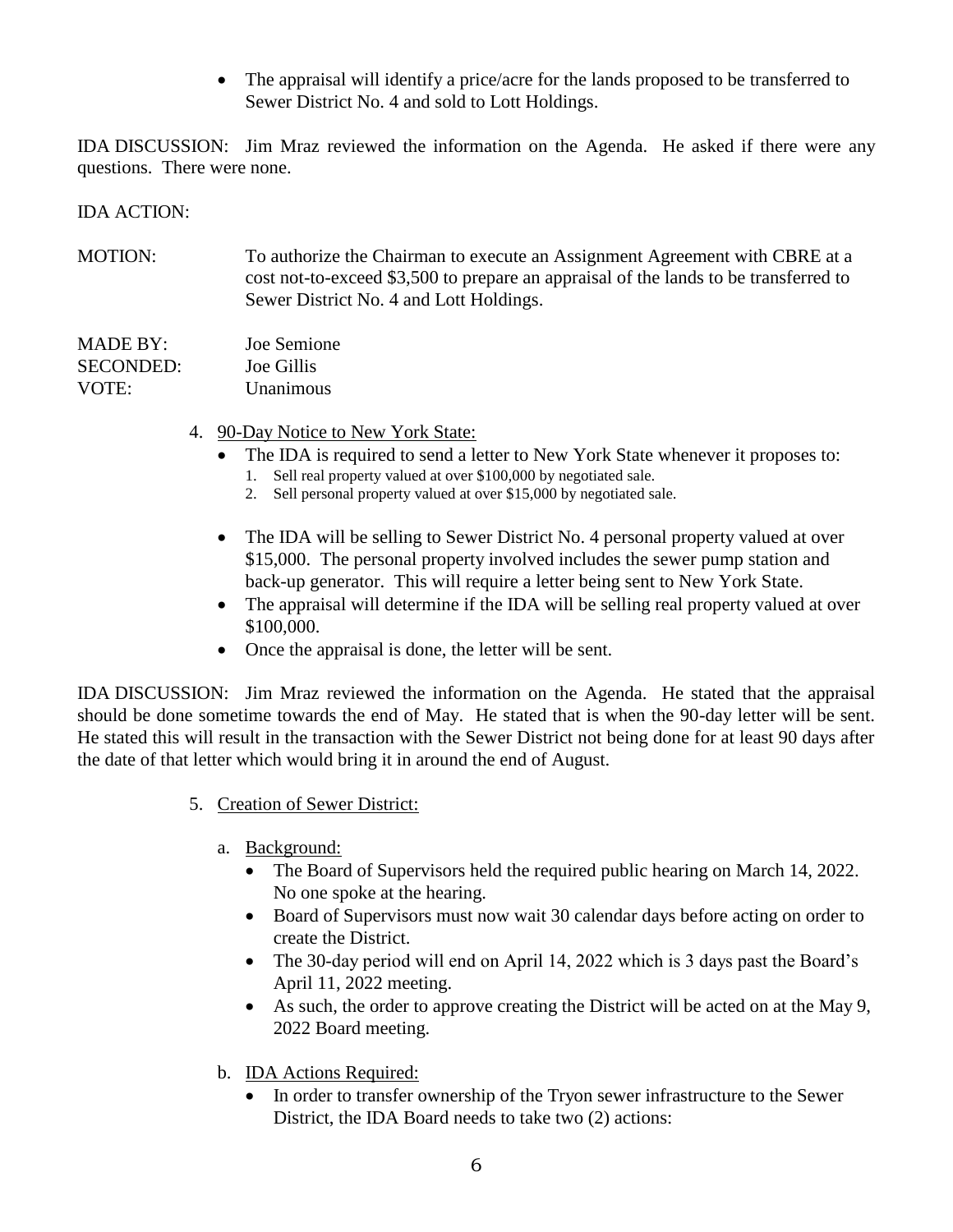- 1) Authorize the Chairman to execute a Bill of Sale transferring ownership of all sewer infrastructure at Tryon to Fulton County Sewer District No. 4.
- 2) Authorize the Chairman to execute two (2) deeds transferring ownership of the two (2) parcels of land to the Sewer District.
- These actions will be taken at a future meeting.

IDA DISCUSSION: Jim Mraz reviewed the information on the Agenda. He asked if there were any questions. There were none. He stated that the actions referenced above would probably be taken at the August IDA Board meeting.

#### **VI. NEW BUSINESS:**

#### **A. Lawn Mowing Quotes:**

- A Request for Quotes (RFQ) was distributed to four (4) companies/individuals to mow lawn at the Tryon Technology Park in 2022.
- Quotes were received on April 5, 2022.
- Quotes based upon performing the following work:

| Finish Mowing |  |
|---------------|--|
| Brush Hog     |  |
|               |  |

- $\triangleright$  Brush Hog : 2
- Following quotes were received:

| Company                       | 7 Finish Mowing | 3 Brush Hog | 2 Brush Hog | Total       |
|-------------------------------|-----------------|-------------|-------------|-------------|
| <b>James Esper Landscape</b>  | \$2.100.00      | \$2,250.00  | \$1.990.00  | \$6,340.00  |
| Greenscapes Landscaping, Inc. | \$ 2,800.00     | \$2,340.00  | \$1.560.00  | \$ 6,700.00 |
| Evergreen Landscaping         | \$4.130.00      | \$ 5.700.00 | \$6,400.00  | \$16,230.00 |

• Previous Year Costs:

| 2014 |   | \$5,160  | Greenscapes |
|------|---|----------|-------------|
| 2015 | ٠ | \$8,820  | Evergreen   |
| 2016 |   | \$7,520  | Greenscapes |
| 2017 |   | \$8,500  | James Esper |
| 2018 | ٠ | \$10,700 | James Esper |
| 2019 |   | \$8,934  | Evergreen   |
| 2020 | ٠ | \$6,480  | Greenscapes |
| 2021 |   | \$6,628  | Evergreen   |
|      |   |          |             |

- Jim Esper was asked to provide quote to weed around entrance sign and install new mulch. Quote: \$500. It's recommended that this work also be awarded.
- This was done in 2021 with Evergreen.

IDA DISCUSSION: Joe Gillis stated that he would be abstaining from any discussion regarding this Agenda item since he has a potential conflict of interest with Jim Esper.

Jim Mraz reviewed the information on the Agenda. He said Winstanley Enterprises has confirmed that they will reimburse the IDA for this cost at the end of the year. He asked if there were any questions. There were none.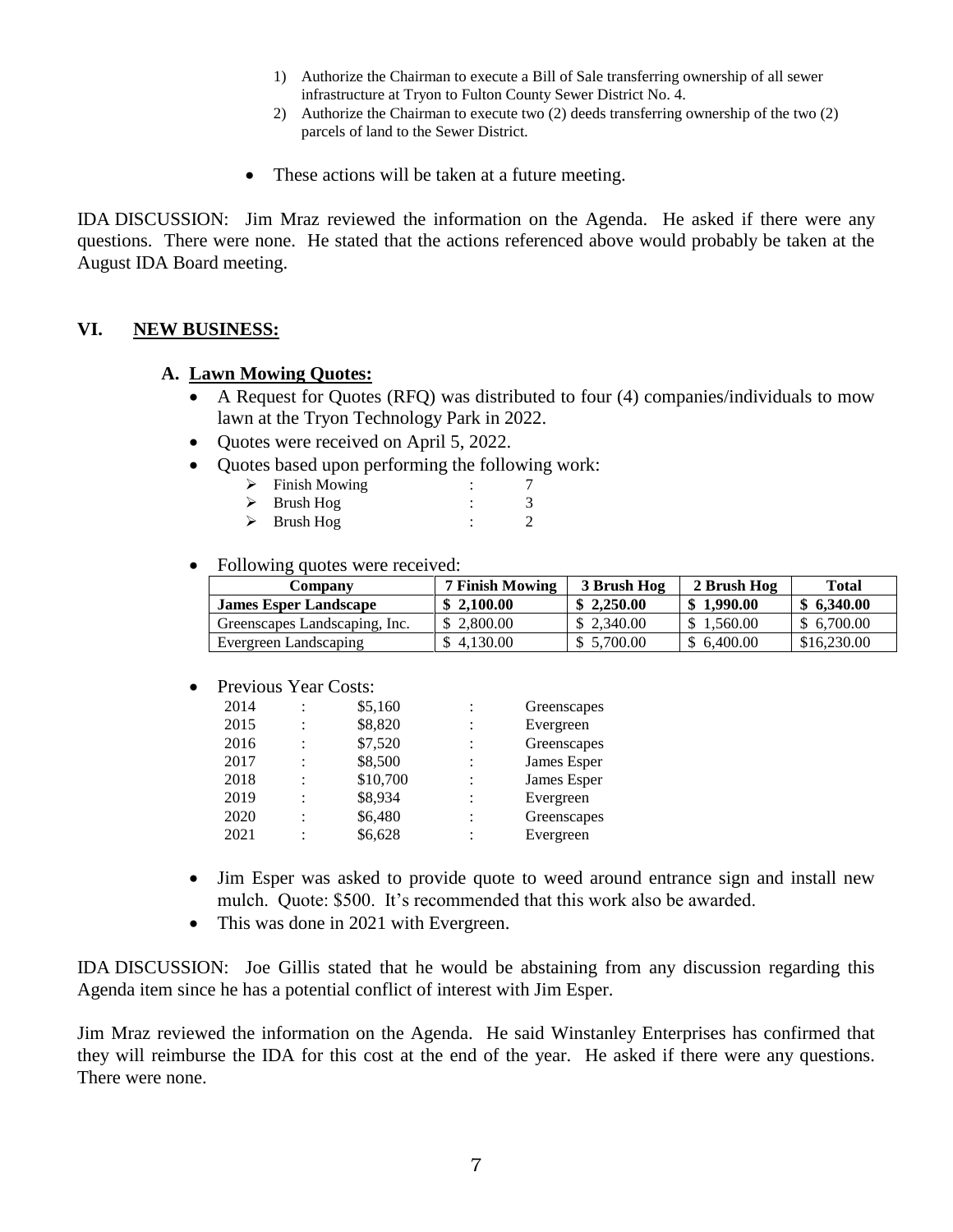#### IDA ACTION:

MOTION: To authorize the Chairman to sign an Agreement with James Esper Landscape in the amount of \$6,840.00 to provide lawn mowing services and weeding/mulching around the entrance sign at the Tryon Technology Park in 2022.

| MADE BY:         | Joe Semione                                     |
|------------------|-------------------------------------------------|
| <b>SECONDED:</b> | <b>Todd Rulison</b>                             |
| VOTE:            | 6 in favor, 0 opposed, 1 abstained (Joe Gillis) |

#### **B. PARIS Reports:**

- All of the following reports were successfully filed under PARIS on March 11, 2022 prior to the required filing date of March 31, 2022:
	- Annual Report
	- Certified Financial Audit
	- Investment Report
	- Procurement Report
- Distribute PARIS Report for Board members to review.

#### **C. Board Training:**

- 1. Corporate Site Selectors:
	- Site Selection Magazine recently published the results of the annual survey it conducts of Corporate Site Selectors.
	- The top five  $(5)$  most active industry sectors are:
		- 1) Distribution/Logistics
		- 2) Advanced Manufacturing
		- 3) Biomedical/Health Care
		- 4) Food Processing
		- 5) Finance/Insurance/Real Estate
	- The biggest findings included:
		- 1) Distribution and logistics projects will again dominate the headlines in 2022.
		- 2) Sunbelt states maintained their status as the most favored business climates in America.
		- 3) Most corporate clients are expected to expand their facilities sometime this year.
		- 4) Reshoring projects are here to stay for the foreseeable future.
		- 5) Suburban and rural communities will benefit as more employers look outside of large central cities to establish new workplace hubs.
		- 6) Remote working has become a permanent part of the new workplace landscape.
		- 7) Governmental mismanagement continues to be the main barrier to getting deals done.
	- The most common deal-breaker identified by the Site Selectors was government mismanagement of projects. Some comments offered by Site Selectors include:
		- 1) "Poor or incomplete job preparation. Many communities have taken initial steps. Relatively few have thought through what business and industrial prospects must go through to make siting decisions."
		- 2) "Lack of local cooperation."
		- 3) "Cumbersome, slow and unclear process and procedures when dealing with state and local economic development officials."
		- 4) "Delay of permitting."
		- 5) "Over-regulation by government."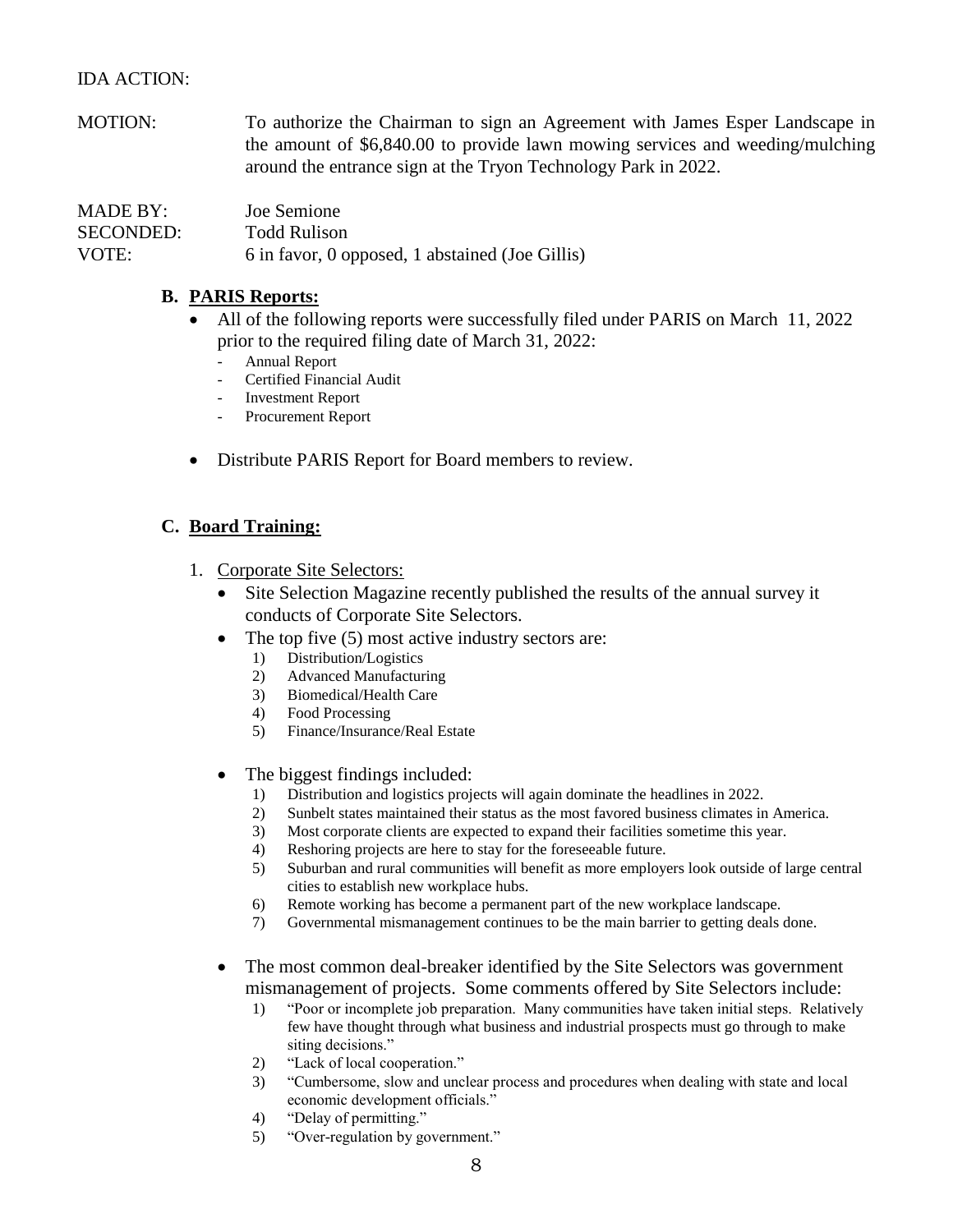- 6) "Red tape and unresponsive government."
- 7) "Inability to meet the need for time to market."

#### 2. Property Disposition Policy:

- a. Background:
	- $\triangleright$  IDA has a Property Disposition Policy that was originally adopted by the IDA Board on September 30, 2008 and amended on March 26, 2014.
- b. Proposed Changes:
	- Section 2897 of New York State's Public Authorities Law identifies all the requirements an IDA must adhere to when disposing of real and personal property.
	- $\triangleright$  Several amendments are being proposed to bring the Property Disposition Policy into compliance with Section 2897 of Public Authorities Law.
	- Proposed amendments were emailed to IDA Board members on April 4, 2022.

IDA DISCUSSION: Jim Mraz reviewed the information on the Agenda. He stated that the proposed changes to the IDA's Property Disposition Policy is being made simply to bring the Policy into conformance with the requirements of Section 2897 of the New York State's Public Authorities Law. He asked Kara Lais if she had any comments on the proposed changes? She stated none.

IDA ACTION:

MOTION: To approve the revised Property Disposition Policy as presented.

MADE BY: Greg Truckenmiller SECONDED: Sue Collins VOTE: Unanimous

### **VII. OTHER BUSINESS:**

#### **A. Executive Session:**

- 1. Upon a majority vote of its total membership, taken in an open meeting pursuant to a motion identifying the general area or areas of the subject or subjects to be considered, a public body may conduct an executive session for the below enumerated purposes only, provided, however, that no action by formal vote shall be taken to appropriate public moneys:
	- i. matters which will imperil the public safety if disclosed;
	- ii. any matter which may disclose the identity of a law enforcement agent or informer;
	- iii. information relating to current or future investigation or prosecution of a criminal offense which would imperil effective law enforcement if disclosed;
	- iv. discussions regarding proposed, pending or current litigation;